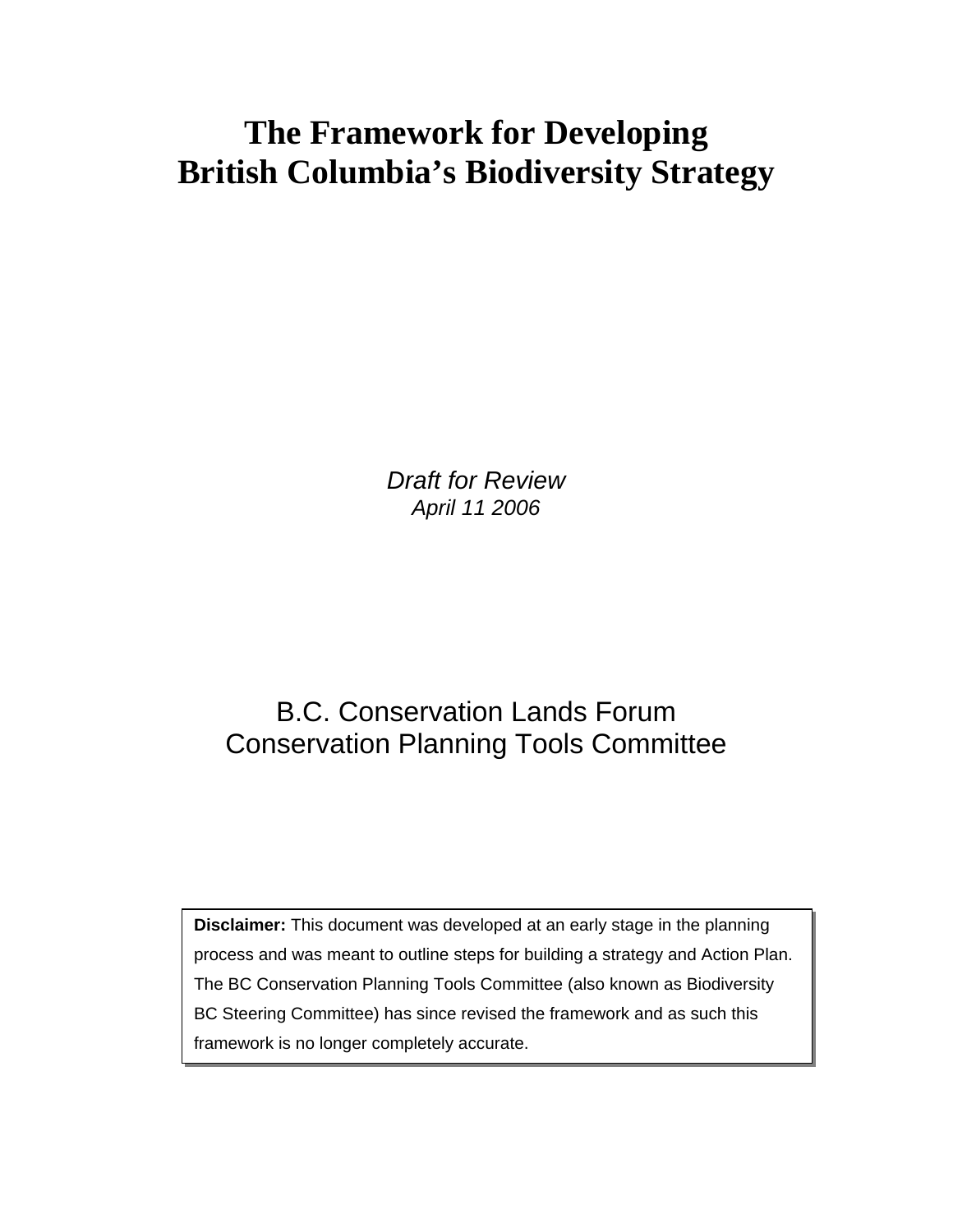### Table of Contents

| 1. |                                                                        |  |
|----|------------------------------------------------------------------------|--|
| 2. |                                                                        |  |
| 3. | Principles for the Development of a Provincial Biodiversity Strategy 3 |  |
| 4. |                                                                        |  |
| 5. | The Five Phases of the Development and Implementation of               |  |
|    |                                                                        |  |
|    | Ecological Principles, Concepts and Approaches to Conservation Report5 |  |
|    |                                                                        |  |
|    |                                                                        |  |
|    |                                                                        |  |
|    |                                                                        |  |
|    |                                                                        |  |
|    |                                                                        |  |

### **TABLES**

|--|

### **FIGURES**

| Figure 1. Spatial overlap of the terrestrial, freshwater and marine ecological realms2 |  |
|----------------------------------------------------------------------------------------|--|
|                                                                                        |  |
|                                                                                        |  |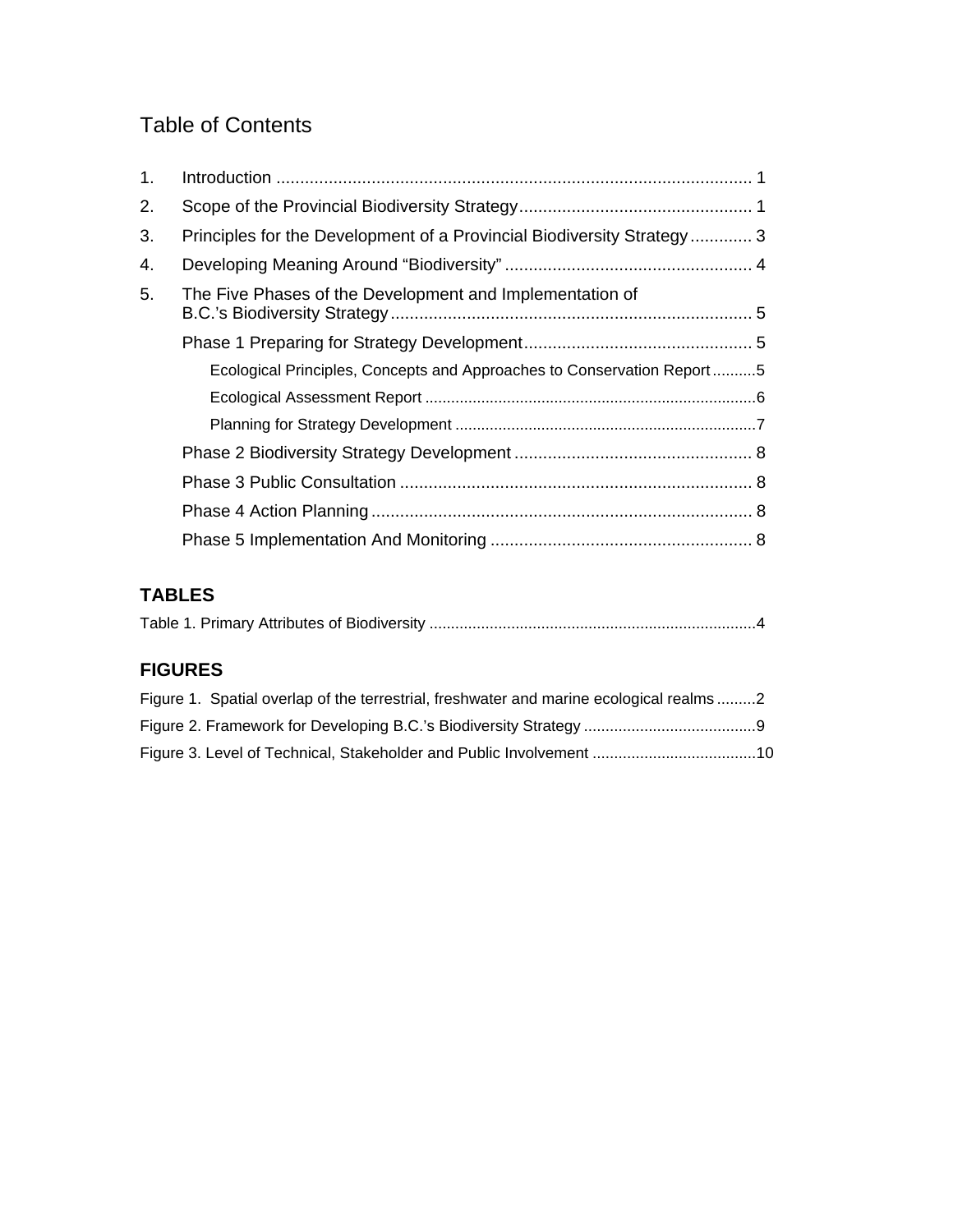### 1. Introduction

In October 2004, the provincial government announced the contribution of \$8 million to create the B.C. Trust for Public Lands to support biodiversity conservation in British Columbia. The B.C. Conservation Lands Forum is a five-year partnership of government and conservation organizations that was created as the sole delivery agent for the B.C. Trust for Public Lands. The Forum was established to coordinate priority setting, identify shared interest and opportunities, and arrange partnerships to support improved conservation planning and more efficient private land acquisitions and management of private lands for biodiversity conservation. The minimum requirement for non-provincial government matching dollars will result in a \$32 million conservation investment in the province in five years.

Government, research institutions, conservation organizations, and private industry have recognized the need for a systematic approach to biodiversity conservation in British Columbia. The development of a common British Columbia Biodiversity Strategy to determine key priorities at a provincial scale is recognized through an objective in the provincial Ministry of Environment's 2005 – 2008 Service Plan Update recognizing the need for *"clear strategies and legislation to protect and restore species and their habitats"*; is a key recommendation in the Forest Practices Board special report on the Implementation of Biodiversity Measures under the Forest Practices Code (March 2004); and is a component of the mandates of many conservation organizations.

The development of British Columbia's Biodiversity Strategy is a broader partnership than that of the main, more focused work of the Forum. The B.C. Conservation Lands Forum's charter includes an independent Conservation Planning Tools Committee (CPTC) with the mandate to develop and facilitate implementation of a comprehensive, science-based Biodiversity Strategy for British Columbia. The members of the CPTC are: Ducks Unlimited Canada, The Land Conservancy of B.C., Nature Conservancy of Canada, Pacific Salmon Foundation, The Nature Trust of British Columbia, Environment Canada, Ministry of Environment, Ministry of Agriculture and Lands, Habitat Conservation Trust Fund, World Wildlife Fund and the Union of B.C. Municipalities.

The Biodiversity Strategy is intended to inform policy development and decision-making processes for both government and non-government organizations in British Columbia.

### 2. Scope of the Provincial Biodiversity Strategy

The scope for the development of B.C.'s Biodiversity Strategy includes:

### ¾ **Geographical/jurisdictional breadth**

- o The terrestrial and freshwater realms within the province (see 'Developing Meaning Around "Biodiversity')
- o Interface between both terrestrial and freshwater with saltwater including the nearshore, intertidal zone and estuaries $1$
- $\circ$  The portions of the atmospheric and phreatic (below ground) realms directly above and below the areas described above

-

 $1$  The CPTC will seek to ensure coordination with DFO and others on biodiversity-related planning processes in the marine realm.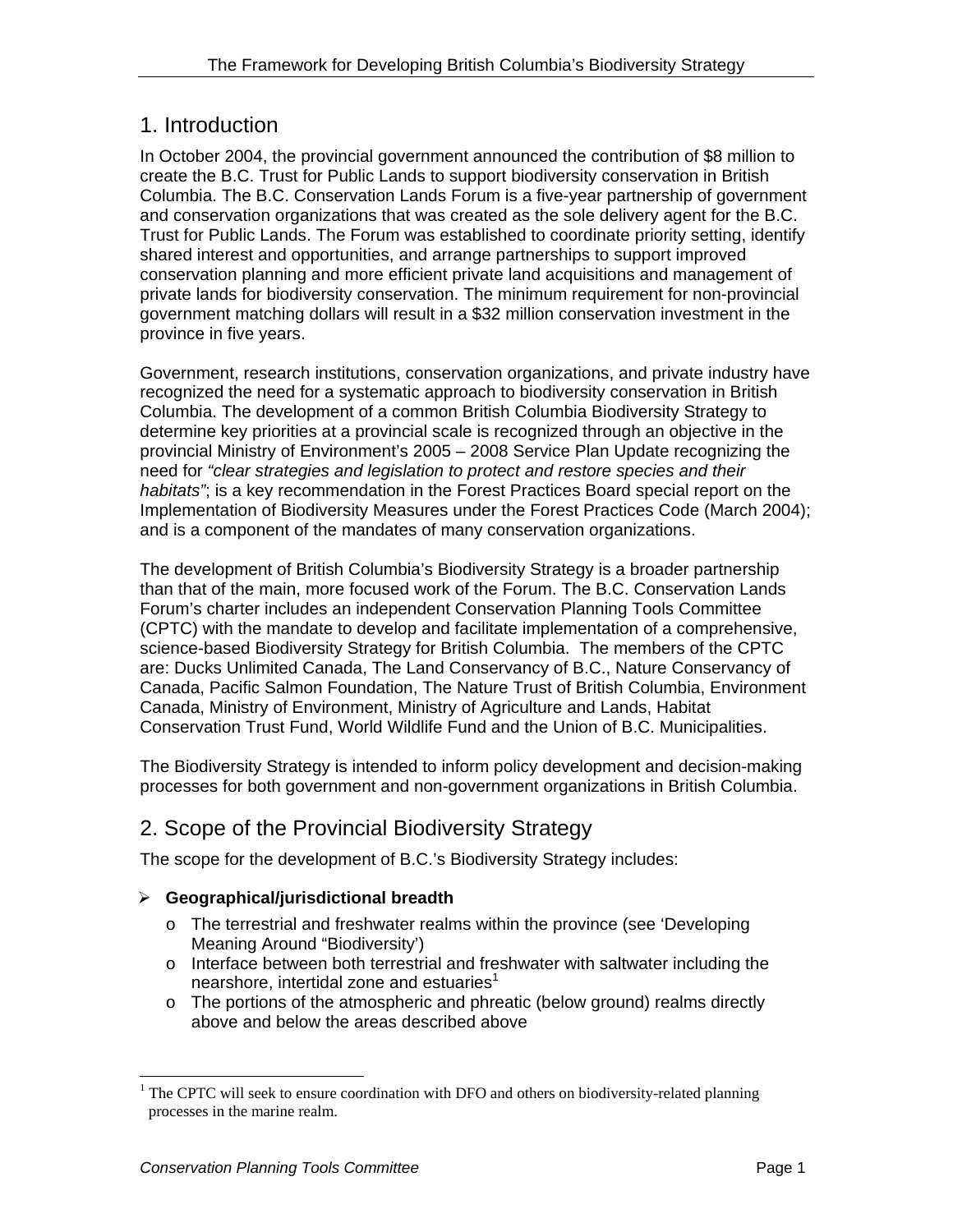o Human activities that affect the range of biodiversity (including those happening outside the province or in the marine realm within the province



**Figure 1. Spatial overlap of the terrestrial, freshwater and marine ecological realms2,3,4.** 

#### ¾ **Range of biodiversity**

- o The full range of terrestrial and freshwater biodiversity in B.C. (see 'Developing Meaning Around "Biodiversity')
- o Elements of terrestrial and freshwater biodiversity that rely on the marine realm (e.g. salmon, seabirds etc.)
- ¾ **Time frame**

<sup>&</sup>lt;sup>2</sup> The atmospheric and phreatic realms are not shown but respectively cover the full spatial extent above and below those combined realms.

 $3$  Fraser, D. F., A. Banner, and A. Harcombe. 1995. A framework for ecological classification in British Columbia, Unpublished Report. Resource Inventory Committee. Victoria, B.C. 27 pp 4

<sup>&</sup>lt;sup>4</sup> Silk, N. and Ciruna, K.A. (eds). 2005. Practitioner's Guide to Freshwater Biodiversity Conservation. Island Press. 452 pgs.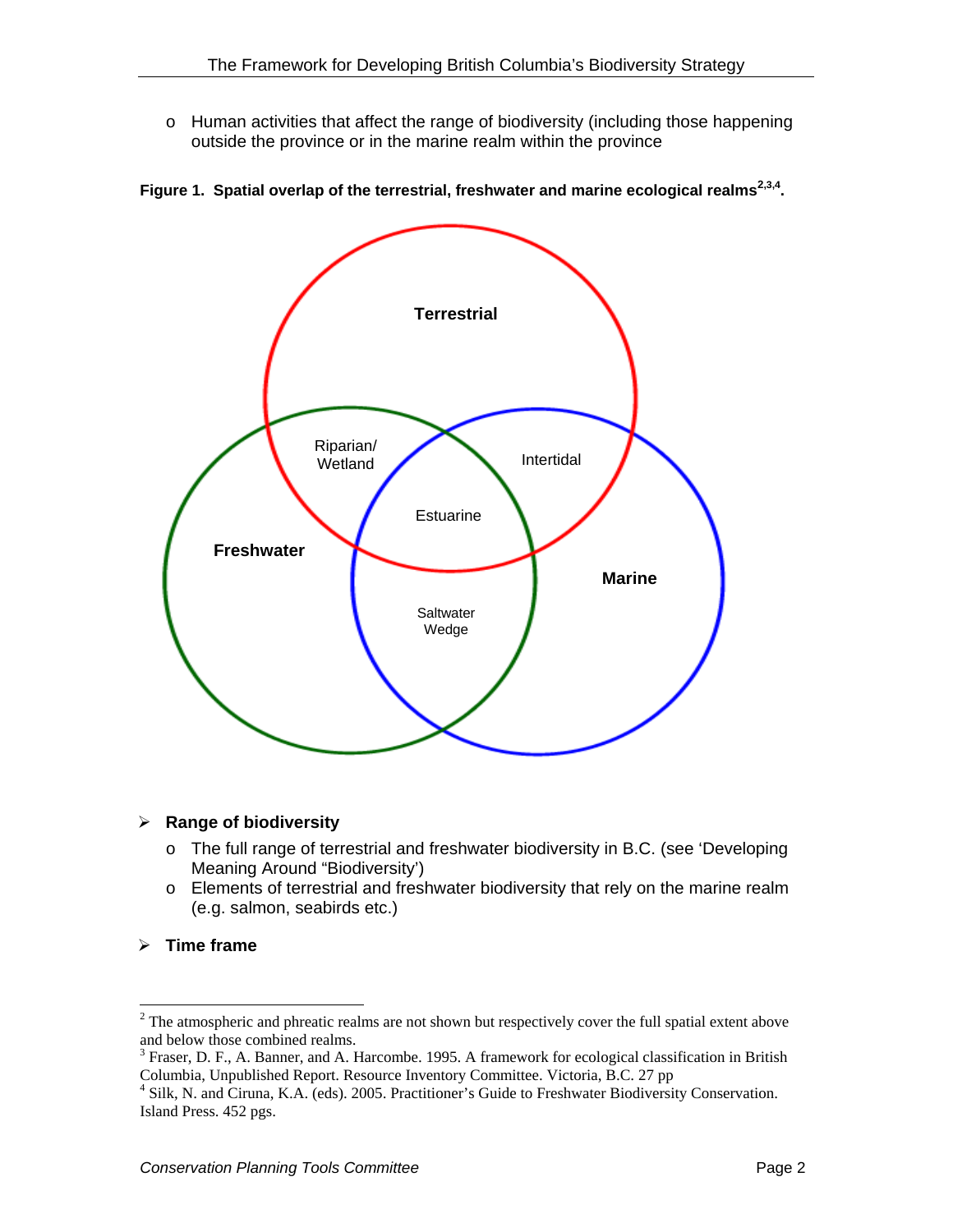$\circ$  Looking forward 100 years recognizing that the strategy should be revised at regular intervals over that time period (e.g. every ten years)

#### ¾ **Reference point**

o Consideration of human impacts to biodiversity will be in reference to changes following European contact (including divergence from how elements of biodiversity would have changed naturally)

#### ¾ **Range of options**

 $\circ$  All potential steps to reduce human impacts and conserve biodiversity including legislation, policy, and programs (e.g. land securement, ecosystem restoration)

#### ¾ **Audience**

o All levels of government including First Nations, industry, conservation groups, other stakeholders and the general public in British Columbia

### 3. Principles for the Development of a Provincial Biodiversity Strategy

The development of the Biodiversity Strategy will be based on the following principles.

- Focused on **achieving objectives**. B.C.'s Biodiversity Strategy will include specific, measurable, achievable, realistic, and time-limited objectives.
- Developed and implemented using the **best available science and information** (including traditional ecological knowledge).
- Based on recognition of the need to operate at **multiple spatial and temporal scales**.
- Based on **sharing of information**. This will be done in accordance with the B.C. Trust for Public Lands Memorandum of Understanding on Data Sharing.
- Based on **shared responsibility**. Successful development and implementation of B.C.'s Biodiversity Strategy will be determined in large part by the degree to which society adopts its vision and principles and contributes to achieving its goals. It requires the support and participation of all levels of government including First Nations, industry, citizen groups, and the general public.
- The British Columbia Biodiversity Strategy will be **consistent with the Canadian Biodiversity Strategy**<sup>5</sup> .
- Based on **consideration of contributing to national and global conservation of biodiversity**. B.C.'s Biodiversity Strategy will consider the relative priorities of conserving British Columbia's biodiversity in relation to the conservation of both Canada's and the globe's biodiversity.
- Developed with **consideration of values and trade-offs.** B.C.'s Biodiversity Strategy will consider ecological and socio-economic values and trade-offs.

 5 Anonymous. (1995). Canadian Biodiversity Strategy: Canada's Response to the Convention on Biological Diversity. Environment Canada's Canadian Biodiversity Information Network: http://www.cbin.ec.gc.ca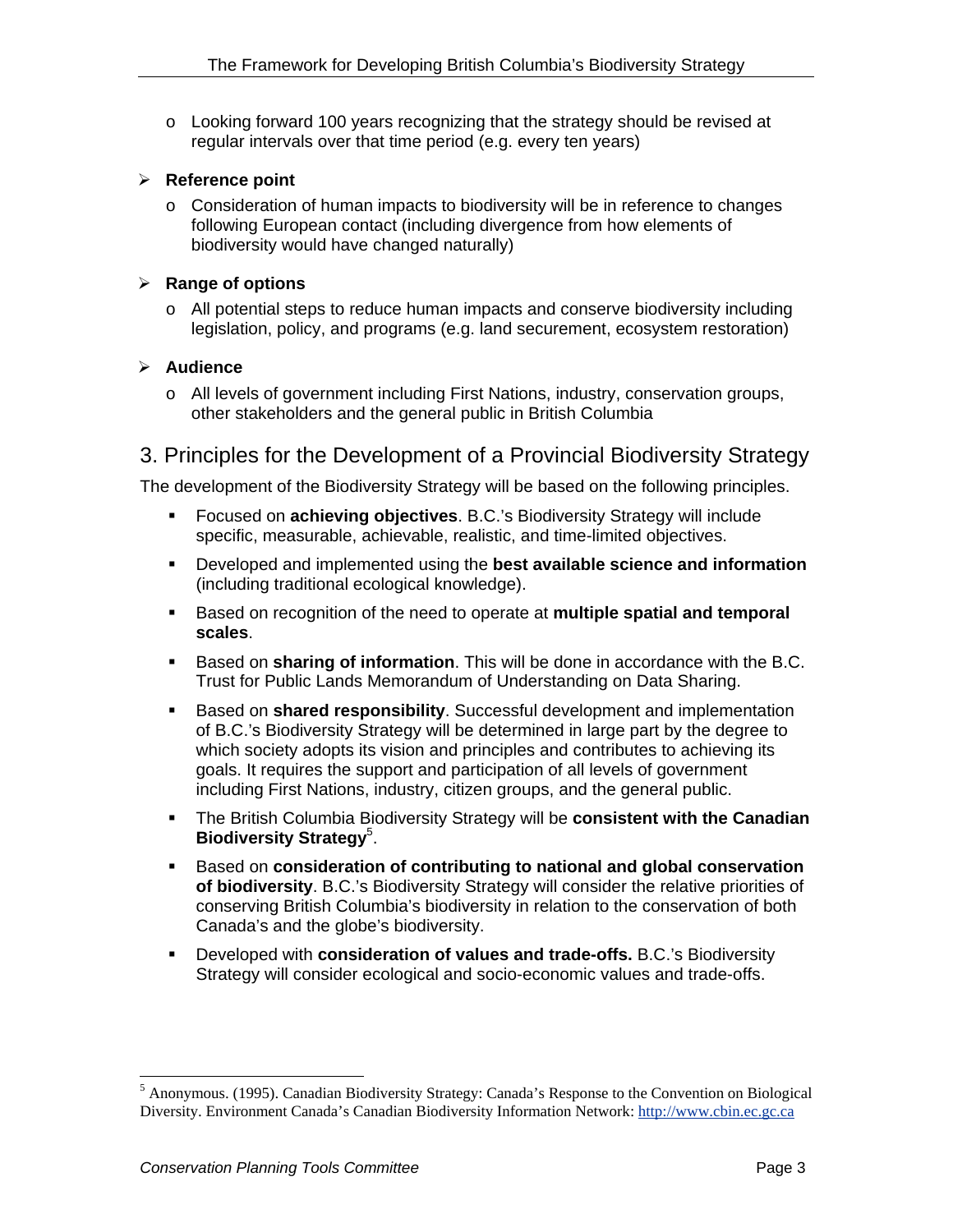### 4. Developing Meaning Around "Biodiversity"

The British Columbia Biodiversity Strategy incorporates the Canadian Biodiversity Strategy's definition of biodiversity: "the variety of species and ecosystems on Earth and the ecological processes of which they are a part—including ecosystem, species, and genetic diversity components".

Given the broad definition and inherent complexity of characterizing biodiversity, it will be helpful to consider the concept in smaller components in the Biodiversity Strategy<sup>6</sup>. To begin this process, three primary attributes are recognized that constitute the biodiversity of an area: composition, structure, and function<sup>7</sup>. Each of these attributes is multi-scalar and includes both spatial and temporal dynamics. As such these attributes may also be examined at different scales (e.g. genetic, population/species, community/ecosystem and regional landscape).and considered for each of the terrestrial and freshwater ecological realms—while recognizing important areas of overlap (see Figure 1).

Table 1 defines the three interrelated attributes and their relationship to biodiversity.

#### **Table 1. Primary Attributes of Biodiversity**

| <b>Composition:</b> | Deals with the identity and variety of elements in a collection, and<br>includes species lists and measures of species diversity and genetic<br>diversity.                        |
|---------------------|-----------------------------------------------------------------------------------------------------------------------------------------------------------------------------------|
| Structure:          | The physical organization or pattern of a system, from habitat<br>complexity as measured within communities to the pattern of patches<br>and other elements at a landscape scale. |
| <b>Function:</b>    | Involves ecological and evolutionary processes, including gene flow,<br>disturbances, and nutrient cycling.                                                                       |

<sup>6</sup> Noss, R. (1990). Indicators for Monitoring Biodiversity: A Hierarchical Approach. *Conservation Biology* 4, 355-364.

<sup>&</sup>lt;sup>7</sup> Franklin, J.F., K. Cromack, W. Denison. (1981). Ecological characteristics of old-growth Douglas-fir forests. USDA Forest Service. General Technical Report PNW-118. Pacific Northwest Forest and Range Experiment Station, Portland,Oregon.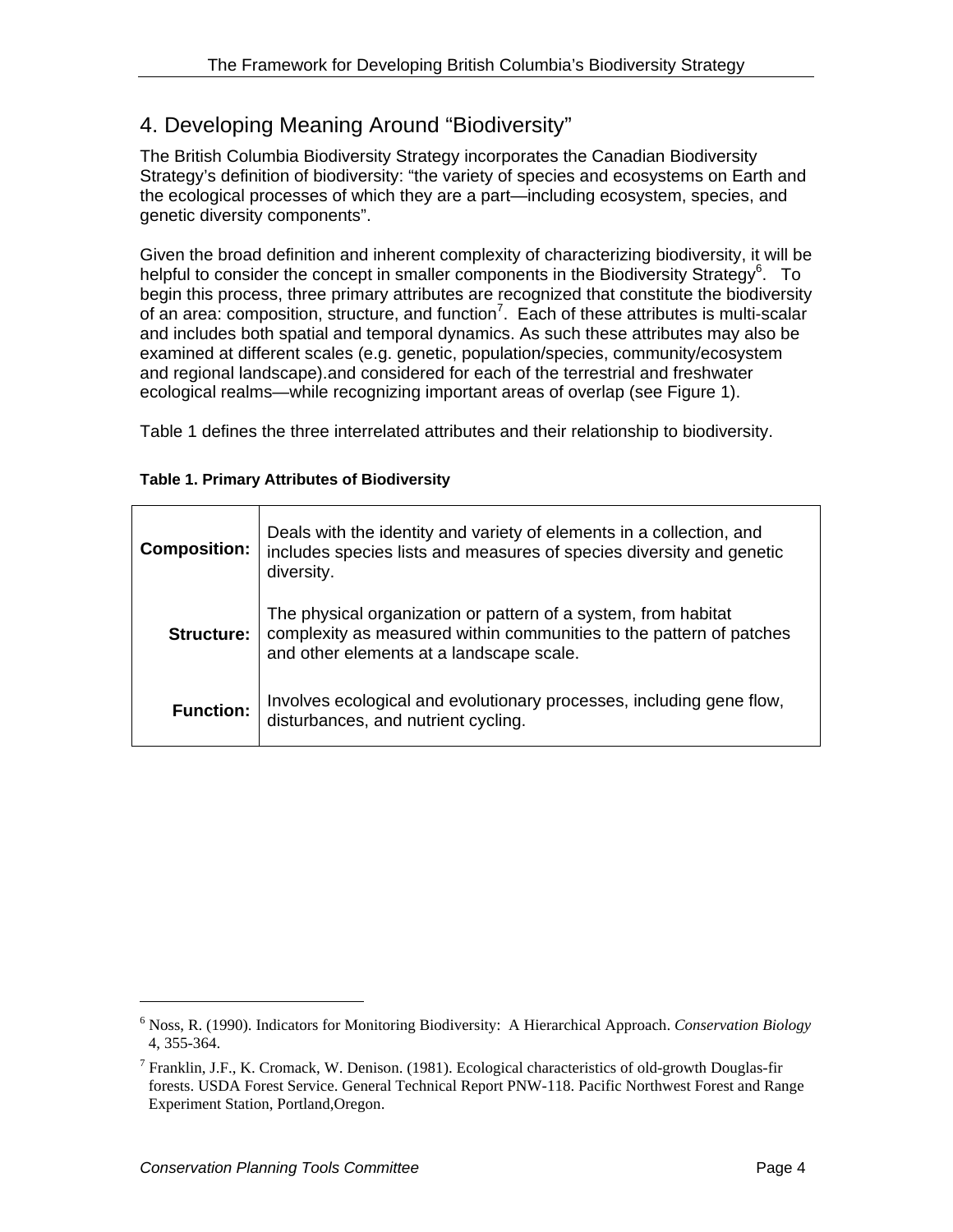### 5. The Five Phases of the Development and Implementation of B.C.'s Biodiversity Strategy

The relationships among the five phases described below are illustrated in Figure 2.

### *Phase 1 Preparing for Strategy Development*

The purpose of the strategy development process is to deliver a provincial Biodiversity Strategy that will be implemented by the full range of parties (all levels of government including First Nations, industry, conservation groups etc.) and substantially improve the conservation of biodiversity in British Columbia.

The Biodiversity Strategy will be developed in the context of a **problem statement** that describes the compelling need for a Biodiversity Strategy in British Columbia. The problem statement will also summarize critical issues affecting biodiversity in the province.

Given the complexity of the issues to be faced in the development of the Biodiversity Strategy and the challenges of planning with a wide spectrum of interests, it is critical that a set of **ecological principles, concepts and approaches to conservation** be developed to guide the process. Ecological principles will help to define assessment and analysis priorities and guide the overall development of the strategy.

The completion of an **ecological assessment** is an important step in the preparation phase leading up to the development of the strategy. The assessment will describe the current status of biodiversity in British Columbia including key impacts and trends that may affect biodiversity in the future. The assessment will also identify a range of options for addressing key biodiversity issues in British Columbia. First Nation traditional ecological knowledge will be an important consideration in the development of the Biodiversity Strategy and may need to be considered in the ecological assessment.

Defining the process for developing the Biodiversity Strategy is another critical step in the preparation phase. **Planning for strategy development** will help to define the steps for developing and implementing the strategy including the process for engaging stakeholders, developing a vision and goals, developing and assessing biodiversity scenarios, communicating with the broader public, and developing an action plan.

The main components in Phase I are described below:

### **A. Ecological Principles, Concepts and Approaches to Conservation Report**

The Ecological Principles, Concepts and Approaches for Conservation Report will set the broad context and provide direction for the development of the Biodiversity Strategy. It will guide other activities such as the ecological assessment during Phase 1 and the will help set the stage for developing the strategy in Phase 2.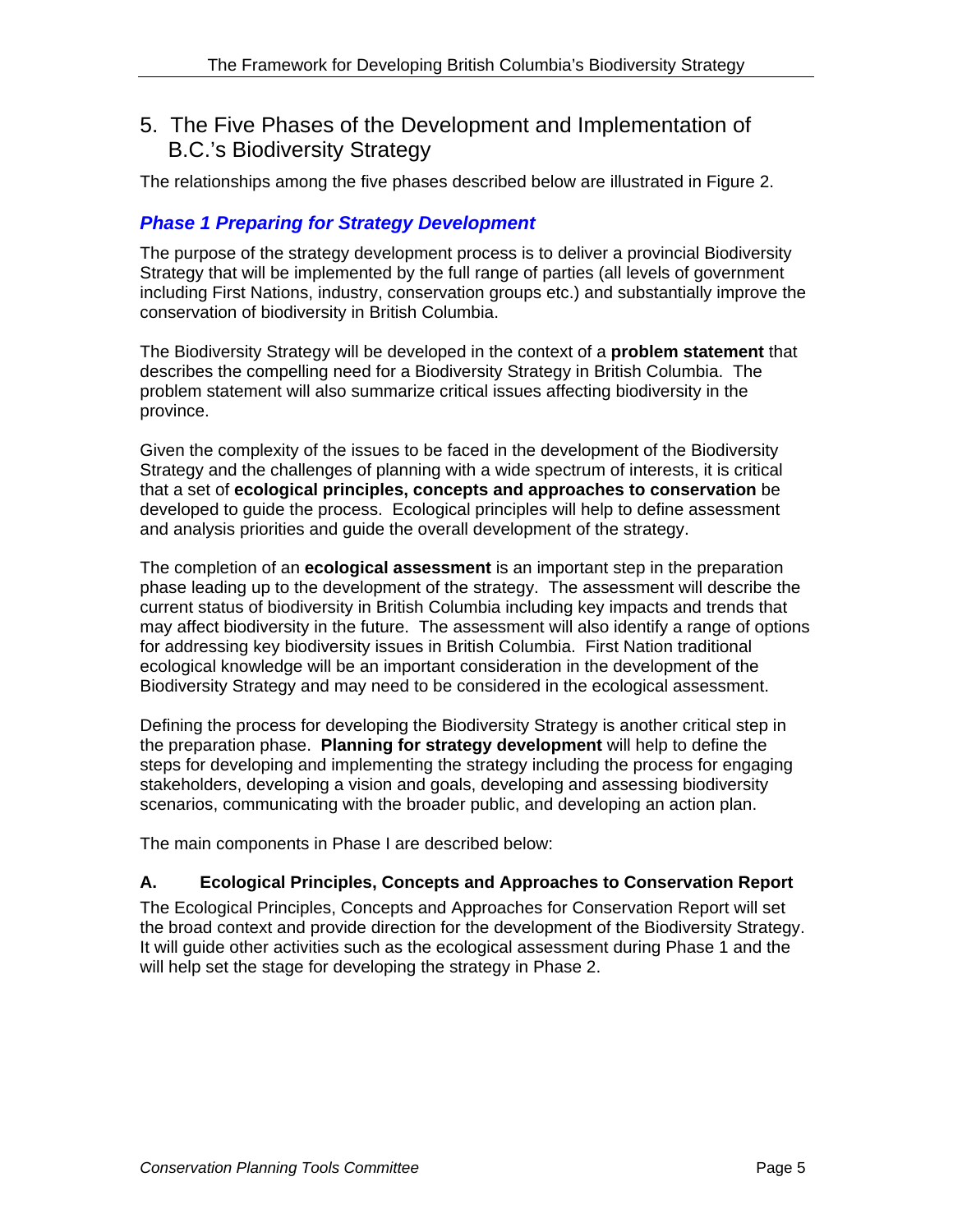**Scope:** Develop a report that includes:

- 1. A definition of biodiversity
- 2. Ecological principles and their implications to a biodiversity strategy
- 3. Ecological concepts and their implications/application to a biodiversity strategy
- 4. Approaches to ecological conservation based on ecological principles
- **Process:**  The Ecological Principles and Assessment Subcommittee (EPAS) will oversee the development of the Ecological Principles, Concepts and Approaches for Conservation Report
	- External experts will be invited to provide advice to the subcommittee

#### **B. Ecological Assessment Report**

The Ecological Assessment Report will be guided by the Ecological Principles, Concepts and Approaches for Conservation report. It will provide an overview of the current status of biodiversity in British Columbia including impacts and threats to biodiversity, B.C.'s global responsibility for species and ecosystems, key elements, components and processes that support biodiversity in B.C. and the extent of overlap with the marine realm and other jurisdictions. The report will also identify data gaps that may affect the development and implementation of the biodiversity strategy. The report will conclude a summary of the range of options for addressing British Columbia biodiversity issues and will serve as a foundation to support development of the Biodiversity Strategy in Phase 2.

**Scope:** Develop a report that includes:

- 1. Past trends and future projections (e.g. human population growth, climate change, State of Environment reporting)
- 2. "Safety-net" gap analysis (an assessment of the present level of residual impact to biodiversity despite the current mitigative measures (i.e. legislation, policy and programs) in place)
- 3. Spatial analysis (mapping of each area's relative importance/irreplaceability to the conservation of biodiversity as well as the current level of relative impact/threat/pressure to biodiversity)
- 4. Data gaps (a description of the extent to which our ability to conserve biodiversity is limited by our lack of knowledge (e.g. poorly understood taxonomic groups and ecological processes, effects of cumulative impacts)
- 5. Species/ecosystem status and global responsibility (information that could be used to prioritize species and ecosystems for conservation action)
- 6. Key elements/components/processes (information that could be used to prioritize species and ecosystems for conservation action (e.g. keystone species that have a disproportionate effect on other elements of biodiversity)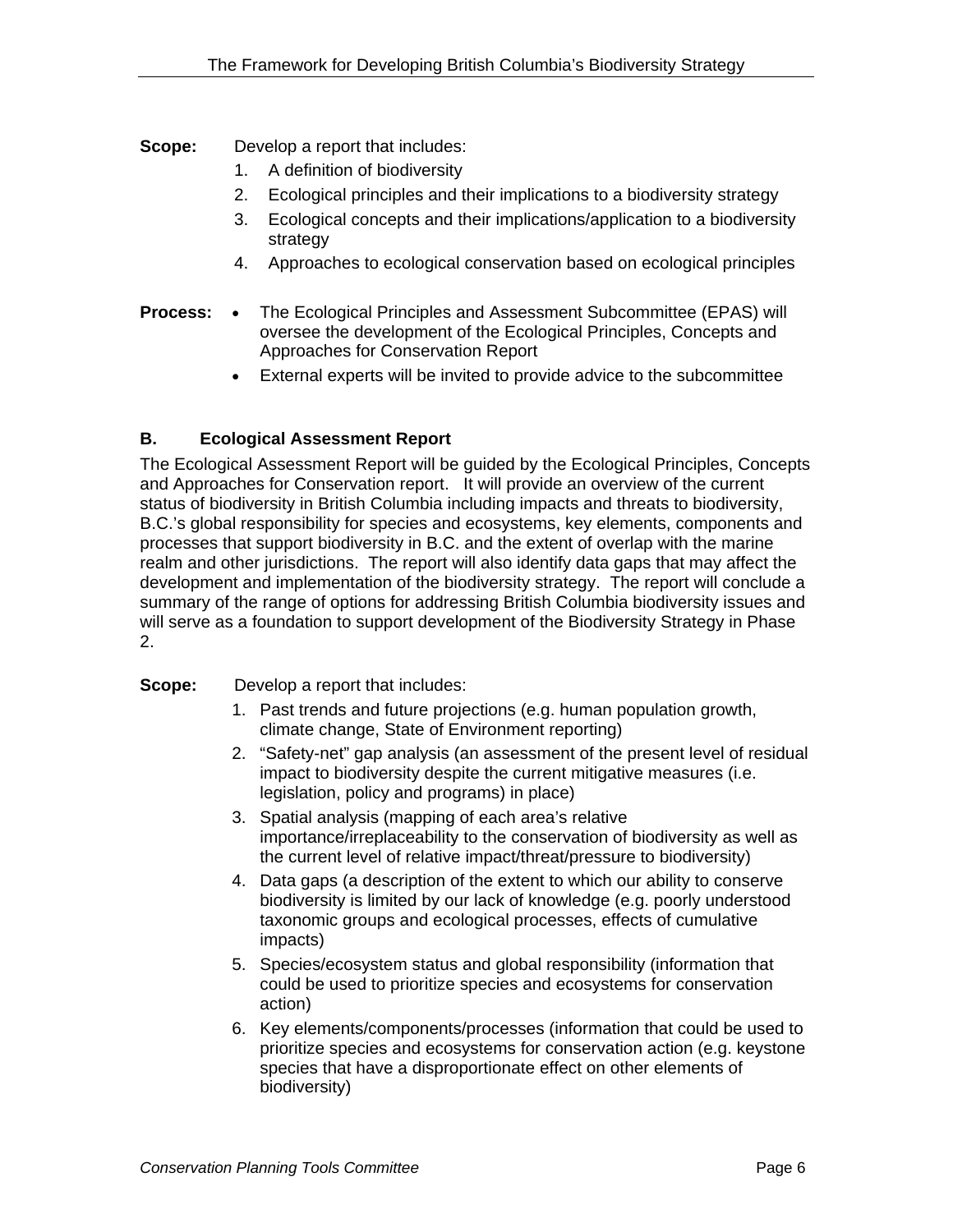- 7. Overlap with the marine realm and other jurisdictions (an explanation of the areas and elements of biodiversity whose conservation is linked to these places outside the geographic scope of the CPTC's work)
- 8. Range of options for mitigating human impacts and conserving biodiversity
- **Process:**  The Ecological Principles and Assessment Subcommittee (EPAS) will oversee the preparation of the Ecological Assessment Report
	- External experts will be invited to provide advice to the subcommittee

#### **C. Planning for Strategy Development**

Another key outcome from Phase 1 will be the design of the process that will be used to develop, approve and implement the Biodiversity Strategy. Development of a communication strategy including recommendations for public outreach and communication and stakeholder engagement will also be also be incorporated into planning for strategy development.

- **Scope:** Develop a report with process design recommendations for strategy development including:
	- 1. Communication, education and public outreach
	- 2. Stakeholder engagement
	- 3. Developing a vision and goals
	- 4. Advance preparation of planning products by experts (e.g. biodiversity options and scenario(s))
	- 5. Scenario development and trade-off
	- 6. Information and analysis requirements including the need for socioeconomic assessment
	- 7. Completion and approval process for key components of the strategy including the final strategy
	- 8. Developing an action plan
	- 9. Implementation and monitoring
- **Process:** The Planning for Strategy Development (PSD) Subcommittee will lead the process
	- External experts will be invited to provide advice to the subcommittee
	- A communication strategy will be developed in Phase 1
	- Public education and outreach will begin during Phase 1

At the end of Phase 1, all draft products and recommendations prepared by the subcommittees will be reviewed and approved by the CPTC.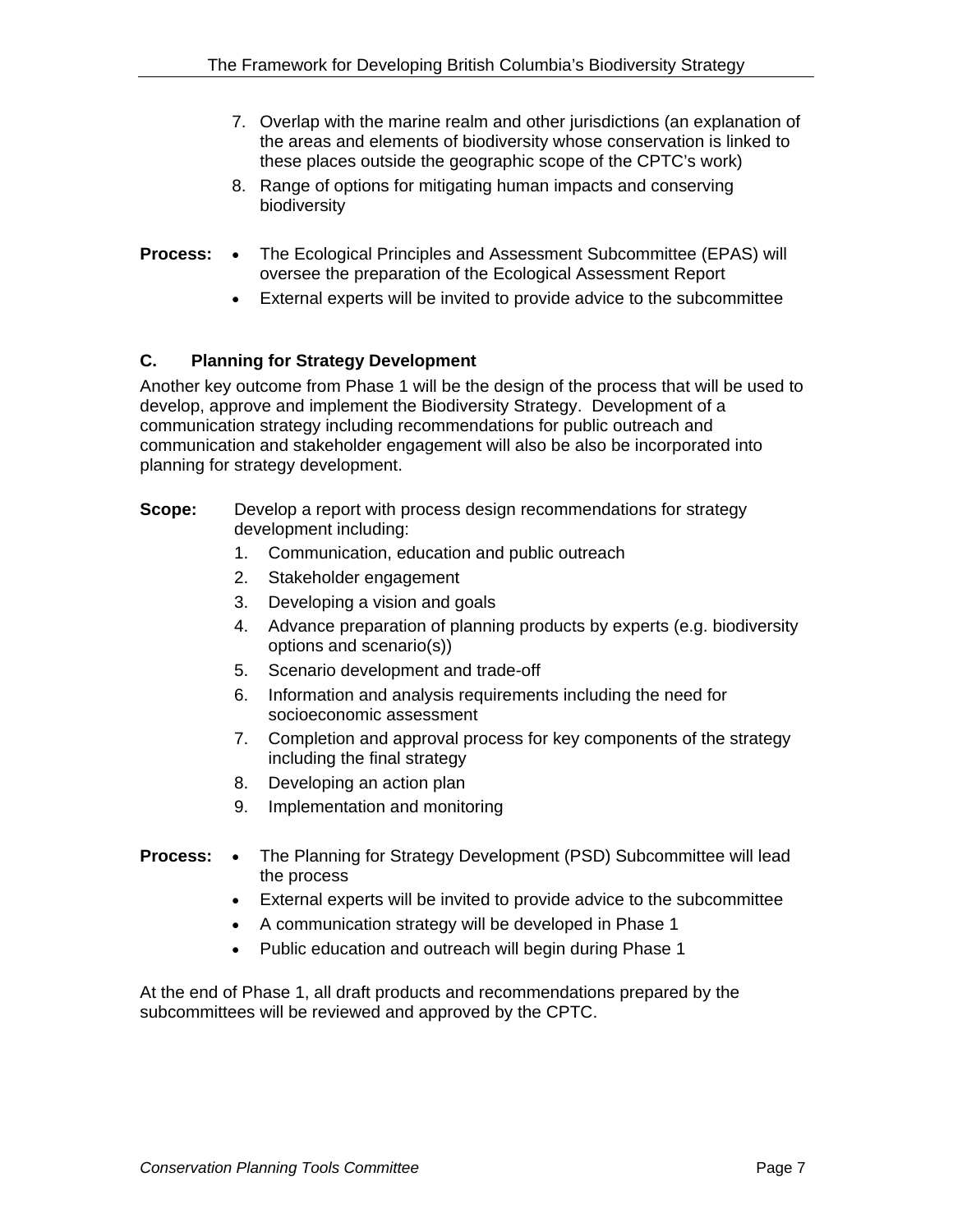### *Phase 2 Biodiversity Strategy Development*

Development of the Biodiversity Strategy will begin in early 2007 based on the information and process design recommendations developed in Phase 1. The outcome of Phase 2 will be a draft Biodiversity Strategy that includes a vision, goals, objectives, and priority actions for conserving biodiversity in the British Columbia. As illustrated in Figure 2, the development of the draft Biodiversity Strategy will include the involvement of all levels of government including First Nations, conservation organizations, academia, industry, and other stakeholders. A scenario based on the scientific information in the Ecological Principles, Concepts and Approaches for Conservation Report and Ecological Assessment Report may be prepared in advance of Phase 2 based on recommendations from the Planning for Strategy Development Subcommittee.

### *Phase 3 Public Consultation*

Broad-based consultation will be undertaken before British Columbia's Biodiversity Strategy is finalized, and will include consultation with the full spectrum of groups described in Phase 2 as well as the public.

### *Phase 4 Action Planning*

After finalizing the strategy, a five-year Action Plan for implementing B.C.'s Biodiversity Strategy and monitoring the results will be developed. It will include specific tasks, responsibilities and effectiveness indicators. Completion of this phase will be determined through a process involving the full range of groups participating in the development of the Action Plan.

### *Phase 5 Implementation and Monitoring*

Implement B.C.'s Biodiversity Strategy through the Action Plan, monitor the outcomes to check on predictions/assumptions and effectiveness, and apply the information gained to adapting its implementation, developing subsequent Action Plans and revising the Biodiversity Strategy. Initiation of the development of subsequent Actions Plans and revision of the Biodiversity Strategy will be the responsibility of the full range of groups participating in the implementation of the Action Plan.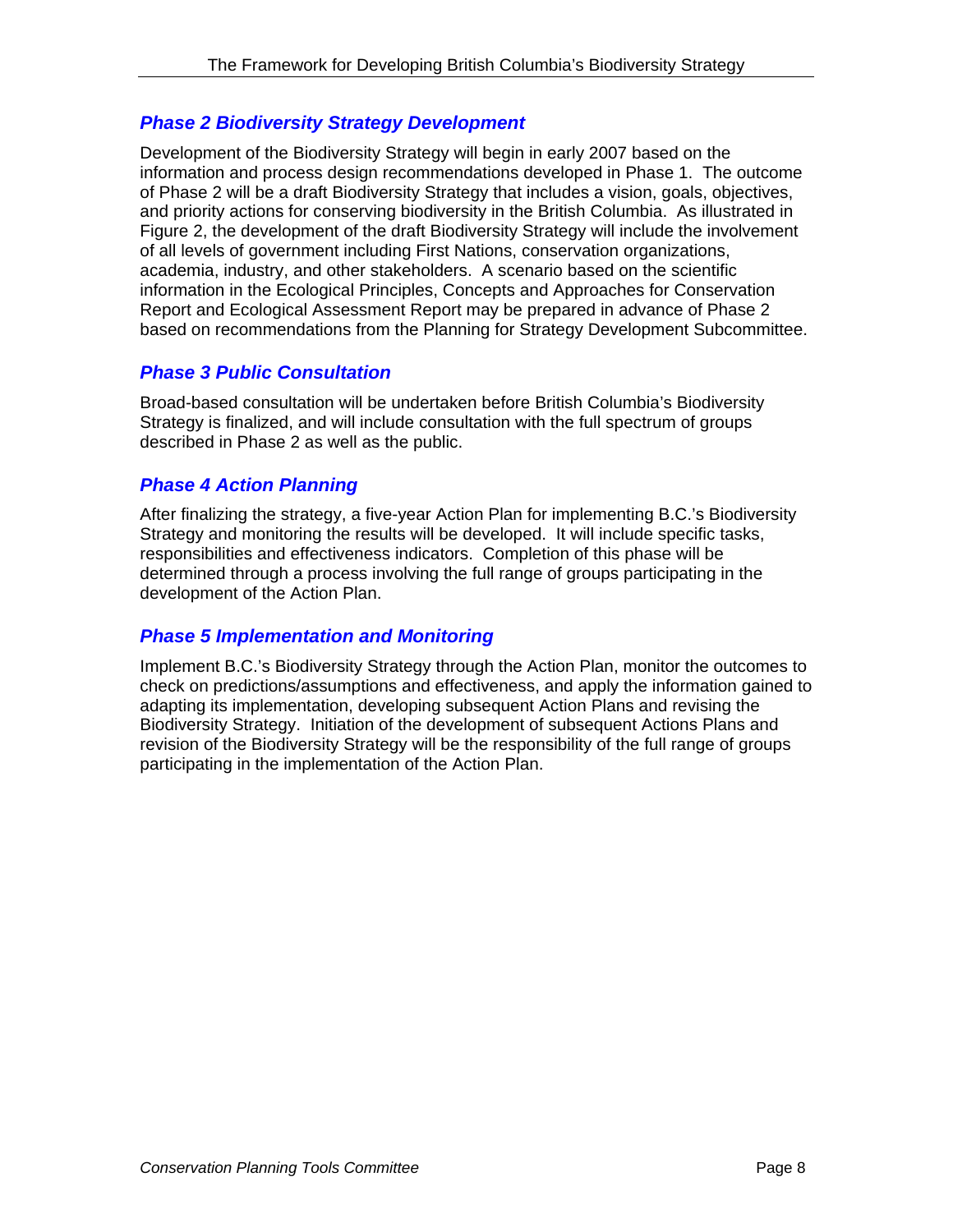